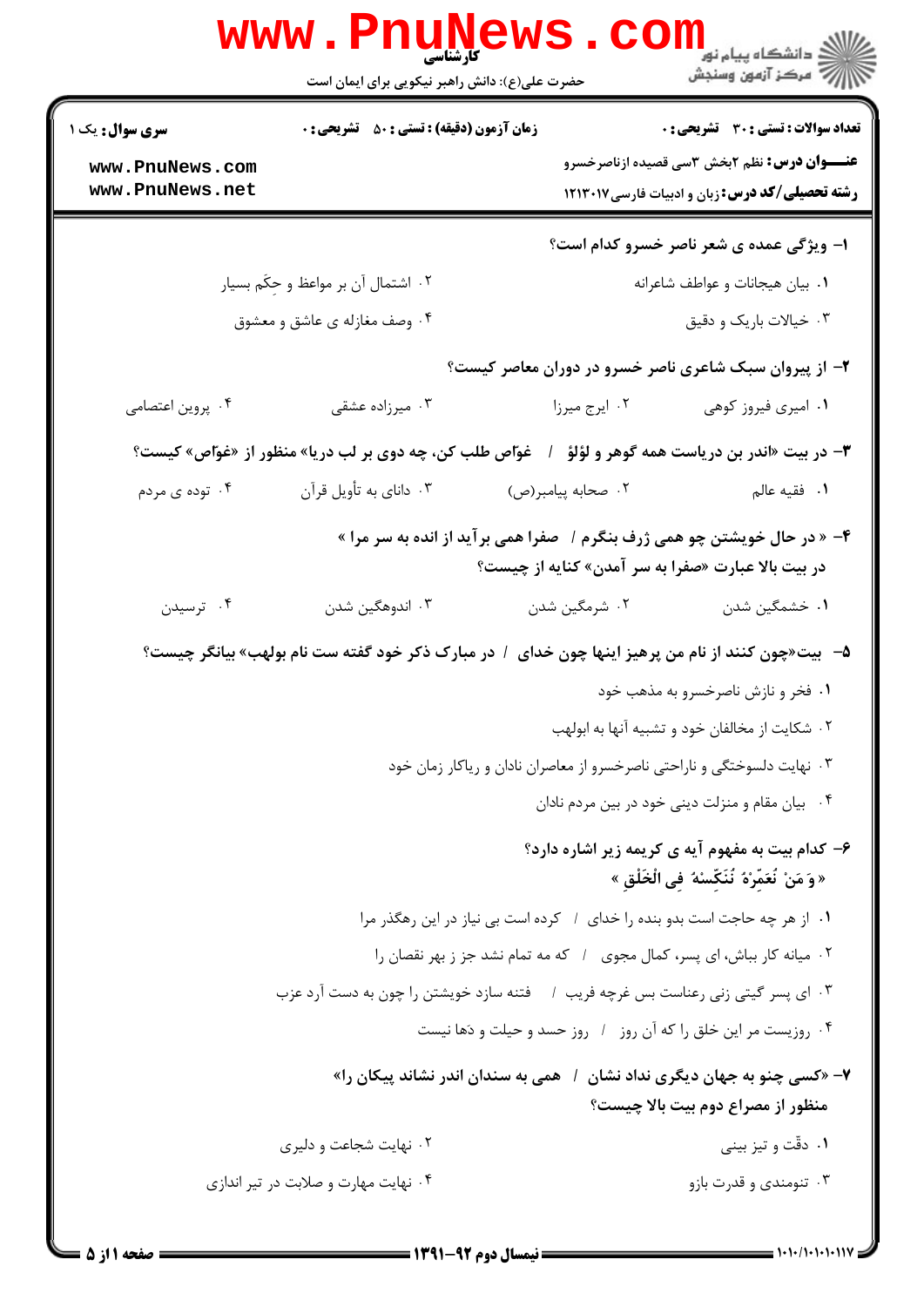|                                    | <b>WWW</b><br>کار شناسی<br>حضرت علی(ع): دانش راهبر نیکویی برای ایمان است                                                                                                      |            | ن دانشگاه پيام نو <mark>ر</mark><br>رآب آمرڪز آزمون وسنڊش                                                      |
|------------------------------------|-------------------------------------------------------------------------------------------------------------------------------------------------------------------------------|------------|----------------------------------------------------------------------------------------------------------------|
| <b>سری سوال :</b> ۱ یک             | <b>زمان آزمون (دقیقه) : تستی : 50 ٪ تشریحی : 0</b>                                                                                                                            |            | <b>تعداد سوالات : تستي : 30 ٪ تشريحي : 0</b>                                                                   |
| www.PnuNews.com<br>www.PnuNews.net |                                                                                                                                                                               |            | <b>عنـــوان درس:</b> نظم 2بخش 3سی قصیده ازناصرخسرو<br><b>رشته تحصیلی/کد درس:</b> زبان و ادبیات فارسی۱۲۱۳۰۱۷    |
|                                    |                                                                                                                                                                               |            | ۸– با توجه به معنای کلمات ، گزینه درست کدام است؟                                                               |
|                                    | ۰۲ بَروَر : تنومند                                                                                                                                                            |            | ۰۱ ضیاع : مال و خواسته و زمین                                                                                  |
|                                    | ۰۴ یله : مقیّد                                                                                                                                                                |            | ۰۳ نفایه : ارزشمند                                                                                             |
|                                    | ۹- واژه ی «سفیه» از دیدگاه حکمت عملی در فلسفه اسلامی به چه معناست؟                                                                                                            |            |                                                                                                                |
|                                    | ۰۱ _ کسی که عقل خود را بیشتر از آنچه سزاوار است و در موضوعاتی که سزاوار تأمل نیست به کار اندازد.                                                                              |            |                                                                                                                |
|                                    |                                                                                                                                                                               |            | ۰۲ به معنى ابله است.                                                                                           |
|                                    |                                                                                                                                                                               |            | ۰۳ کسی که عقل خود را به اندازه ای که لازم و سزاوار است بکار نبرد.                                              |
|                                    |                                                                                                                                                                               |            | ۰۴ کسی که عقل خود را مهمل بگذارد.                                                                              |
|                                    | «اگــر خداوند قضا كــرد گنه بــر ســر تــو۔ /   پس گنــاه تــو به قول تــو خــداوند تــو راســت<br>بدکنش زی تو خدایست بدین مذهب زشت /گر چه می گفت نیاری، کت از این بیم قفاست» |            | ۱۰– در ابیات زیر ، ناصر خسرو اشاره به اعتقادات کدام گروه دارد؟                                                 |
| ۰۴ جبرگرایان                       | ۰۳ قَدَريه                                                                                                                                                                    | ۰۲ رافضيان | ۰۱ فاسقان                                                                                                      |
|                                    | «ترسیدن مردم ز مرگ دردی است ۱ گان را به جز از علم دین دوا نیست»                                                                                                               |            | 11- در بیت زیر، ناصر خسرو به عقیده چه کسانی اشاره دارد؟                                                        |
|                                    | ۰۲ جاهلان                                                                                                                                                                     |            | ۰۱ دهریان و منکران معاد                                                                                        |
|                                    | ۰۴ اهل حلول و تناسخ                                                                                                                                                           |            | ۰۳ معتزله                                                                                                      |
|                                    |                                                                                                                                                                               |            | 1۲- با توجه به معنای کلمات، گزینه درست کدام است؟                                                               |
|                                    | ۰۲ طوق : گوشوار                                                                                                                                                               |            | ۰۱ رَنديدن : عيب جويي كردن                                                                                     |
|                                    | ۰۴ طرار : افسونگر                                                                                                                                                             |            | ۰۳ لالکا : کفشی که روستائیان پوشند                                                                             |
|                                    |                                                                                                                                                                               |            | <b>۱۳- در بیت زیر «چشم خرد» چه نوع اضافه ای است؟</b><br>«مر چشم خرد را زعلم بهتر ۱ ای پور پدر، هیچ توتیا نیست» |
| ۰۴ استعاري                         | ۰۳ اقترانی                                                                                                                                                                    | ۰۲ بیانی   | <b>۱.</b> تشبیهی                                                                                               |
|                                    |                                                                                                                                                                               |            |                                                                                                                |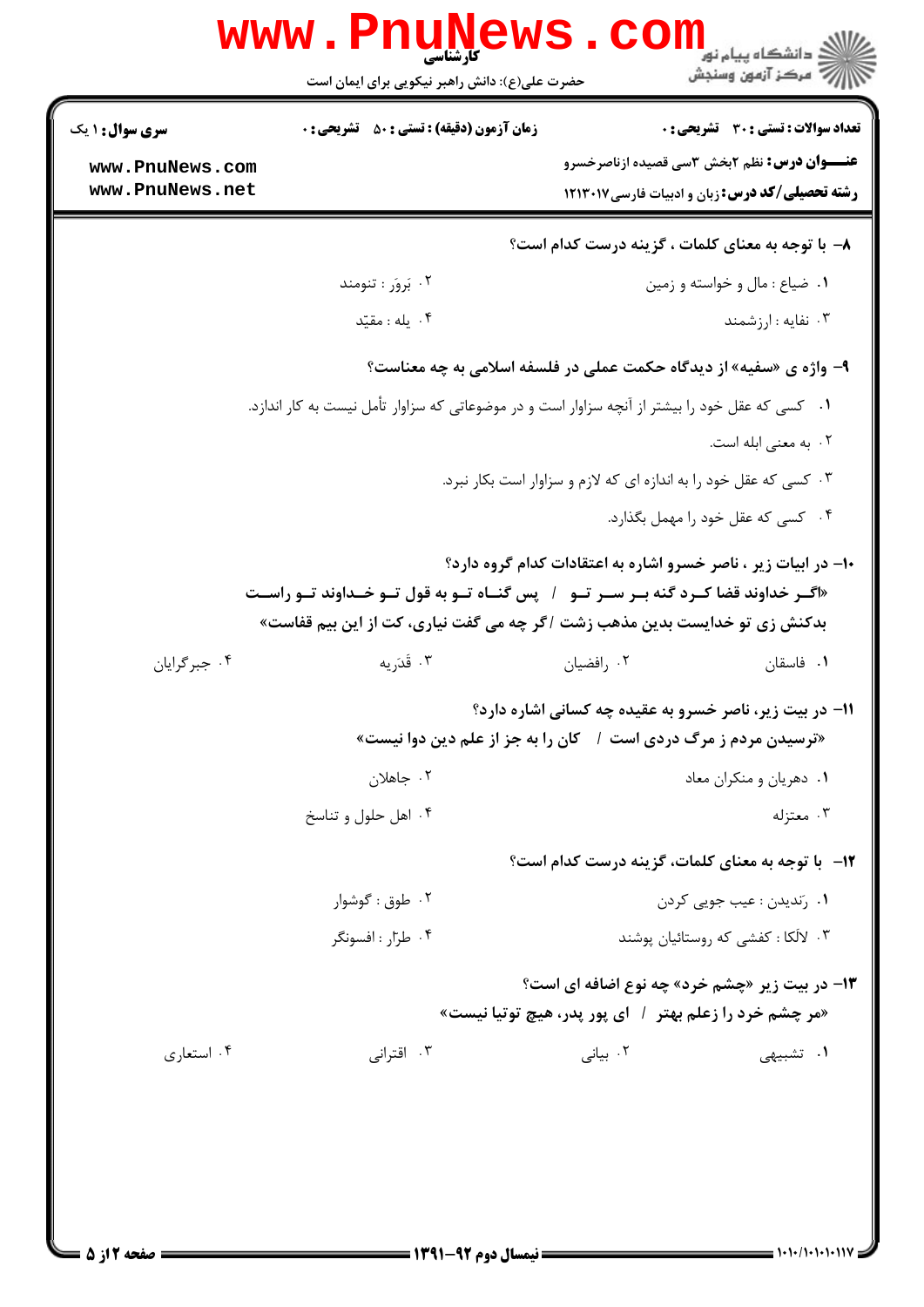|                                    |                                                    | حضرت علی(ع): دانش راهبر نیکویی برای ایمان است |                                                                                                                                                                    |
|------------------------------------|----------------------------------------------------|-----------------------------------------------|--------------------------------------------------------------------------------------------------------------------------------------------------------------------|
| <b>سری سوال : ۱ یک</b>             | <b>زمان آزمون (دقیقه) : تستی : 50 ٪ تشریحی : 0</b> |                                               | تعداد سوالات : تستى : 30 - تشريحي : 0                                                                                                                              |
| www.PnuNews.com<br>www.PnuNews.net |                                                    |                                               | <b>عنـــوان درس:</b> نظم ۲بخش ۳سی قصیده ازناصرخسرو<br><b>رشته تحصیلی/کد درس:</b> زبان و ادبیات فارسی۱۲۱۳۰۱۷                                                        |
|                                    |                                                    |                                               | ۱۴- بیت زیر به کدام آیه یا حدیث اشاره دارد؟                                                                                                                        |
|                                    |                                                    |                                               | «پندم چه دهی؟ نخست خود را۔ / محکم کمری ز پند ، بربند»<br>١.   يُرِيدُونَ لِيُطْفئُوا نُورَ اللَّه بأَفْوَاههمْ وَاللَّهُ مُتمٌّ نُورِه وَلَوْ كَرِهَ الْكَافِرُونَ |
|                                    |                                                    |                                               |                                                                                                                                                                    |
|                                    |                                                    |                                               | ٢. ۚ يَا أَيُّهَا الَّذينَ آَمَنُوا لمَ تَقُولُونَ مَا لَا تَفْعَلُونَ                                                                                             |
|                                    |                                                    |                                               | ٣. الكلامُ المُعَبَّرُ عَنِ الخُبرِهِ و التجربة المُوافقِ لَلحَقِ                                                                                                  |
|                                    |                                                    |                                               | ۴. الحكمَهُ ضَالَهُ المُؤمن                                                                                                                                        |
|                                    |                                                    | <b>آنگاه به یار خویش برخند »</b>              | <b>۱۵</b> - مقصود از بیت زیر چیست؟<br>«از خنده یار خویش بندیش                                                                                                      |
| ۰۴ تقلید از دیگران                 | ۰۳ عاقبت اندیشی                                    | ۰۲ پرهيز از سبكسرى                            | ۰۱ رعایت ادب                                                                                                                                                       |
|                                    | /   كه افلاطون همي بر خلق عالم باد پيمايد »        |                                               | ۱۶– معنای بیت زیر در کدام گزینه به درستی بیان شده است؟<br>« چو سوی حکمت دینی بیابی ره ، شوی آگه                                                                    |
|                                    |                                                    |                                               | ۰۱ با فراگیری حکمت، آگاه می شوی که فهم اندیشه های افلاطون برای مردم بسیار سخت است.                                                                                 |
|                                    |                                                    |                                               | ۰۲ فقط کسانی که حکمت بیاموزند می توانند نکته های افلاطون را بفهمند.                                                                                                |
|                                    |                                                    |                                               | ۰۳ با آموختن حکمت دینی است که آگاه می شویم افلاطون چه مقام و مرتبه ای در حکمت بر خلق عالم دارد.                                                                    |
|                                    |                                                    |                                               | ۰۴ هر کس به علم دین راه یابد در می یابد که افلاطون با اندیشه های خود برای مردم یاوه و بیهوده می گفته است.                                                          |
|                                    |                                                    |                                               | 17- « يَومُ الفُرقان » نام چه روزي است ؟                                                                                                                           |
| ۰۴ عيد فطر                         | ۰۳ عید غدیر                                        | ٠٢ روز صلح حديبيه                             | ۰۱ روز بدر                                                                                                                                                         |
|                                    |                                                    |                                               | ۱۸– در بیت «اگر دیو بستد خراسان ز من ٪ گواه منی ای علیم قدیر» مقصود ناصر خسرو آز« دیو» ، چه کسانی هستند؟                                                           |
| ۰۴ امويان                          | ۰۳ سلجوقيان                                        | ۰۲ غزنویان                                    | ۰۱ خوارزمشاهیان                                                                                                                                                    |
|                                    |                                                    |                                               | ۱۹- در بیت «شبان گشت موسی به کردار نیک / چنان چون شنودی بر این خفته رم»<br>منظور از کردار نیک درباره ی حضرت موسی(ع) چیست؟                                          |
|                                    | ٠٢ نجات قوم بني اسرائيل                            |                                               | ۰۱ ترخم حضرت موسی(ع) در حق بره رمیده                                                                                                                               |
|                                    | ۰۴ ده سال شبانی شعیب را پذیرفتن                    |                                               | ۰۳ به میقات رفتن موسی                                                                                                                                              |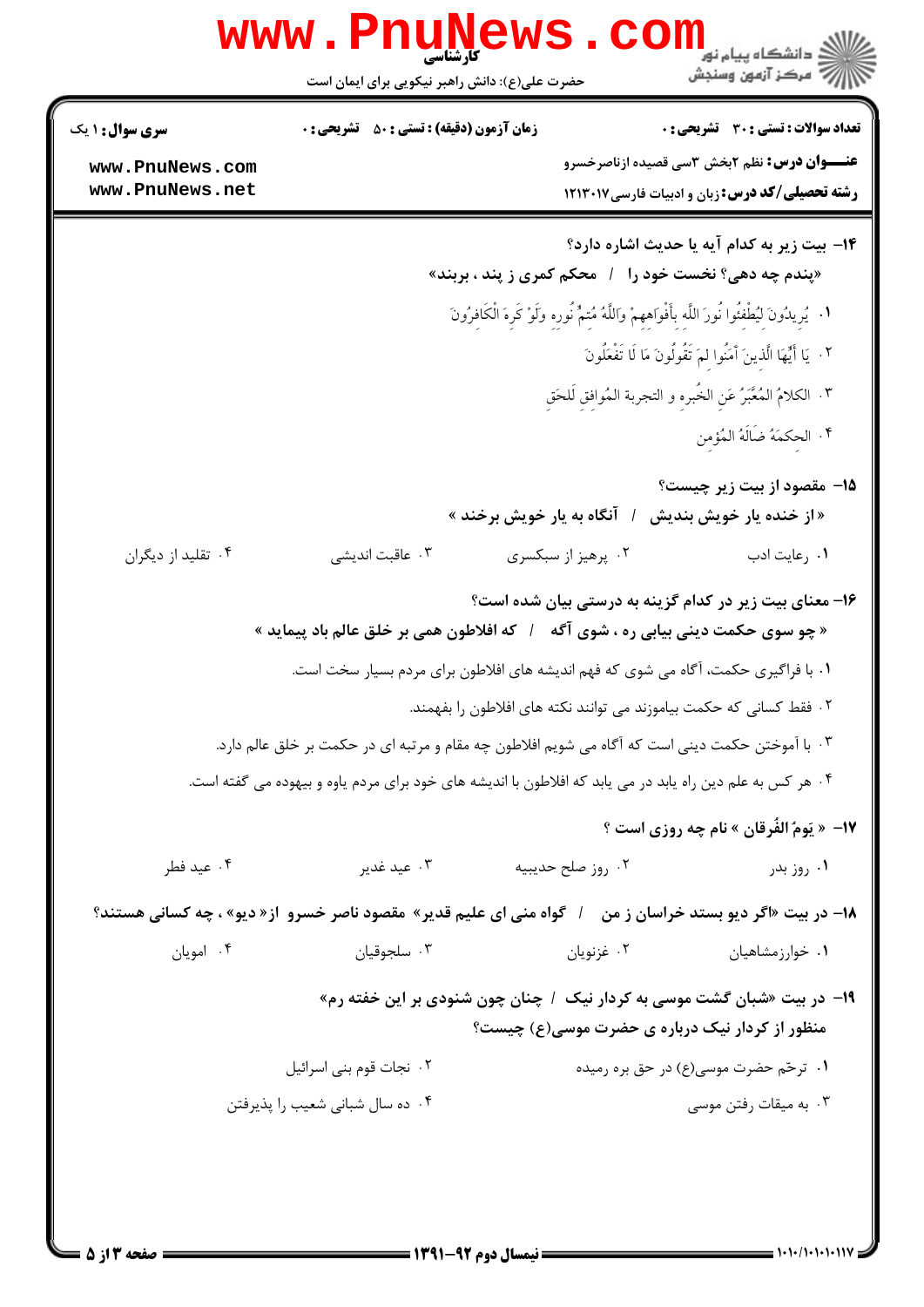|                                                                                                                 |             | حضرت علی(ع): دانش راهبر نیکویی برای ایمان است                                                                              |                                    |  |
|-----------------------------------------------------------------------------------------------------------------|-------------|----------------------------------------------------------------------------------------------------------------------------|------------------------------------|--|
| تعداد سوالات : تستى : 30 - تشريحي : 0                                                                           |             | <b>زمان آزمون (دقیقه) : تستی : 80 ٪ تشریحی : 0</b>                                                                         | <b>سری سوال :</b> ۱ یک             |  |
| <b>عنـــوان درس:</b> نظم ۲بخش ۳سی قصیده ازناصرخسرو<br><b>رشته تحصیلی/کد درس: زبان و ادبیات فارسی1۲۱۳۰۱۷</b>     |             |                                                                                                                            | www.PnuNews.com<br>www.PnuNews.net |  |
| چه نام دارد؟                                                                                                    |             | <b>۳۰</b> - «یکی از علوم خفیّه قدیم که بحث از ماده ای می کند که با به کار بردن آن ، فلزات پست به زر و سیم تبدیل می گردد» ، |                                    |  |
| ٠١. طلسمات                                                                                                      | ۰۲ کیمیا    | ۰۳ رمل و اسطرلاب                                                                                                           | ۰۴ سیمیا                           |  |
| <b>۰۲۱</b> در بیت زیرمنظور از «اهل طیلسان و عمامه و ردا» چیست؟                                                  |             | « وز مال شاه و میر چو نومید شد دلم ۱ زی اهل طیلسان و عمامه و ردا شدم»                                                      |                                    |  |
| ۰۱ زرتشتیان                                                                                                     | ۰۲ روحانیون | ۰۳ حکام                                                                                                                    | ۰۴ پيامبران                        |  |
| 22- اسطوره ای عبری و  اسلامی که مفسران در شرح « اسم اعظم»  یا «نام مهین »  آن را نقل کرده اند ،کدام است؟        |             |                                                                                                                            |                                    |  |
| ٠١ داستان ذوالقرنين                                                                                             |             | ۰۲ سپاه ابرهه و ابابيل                                                                                                     |                                    |  |
| ۰۳ باغ ارم و شداد                                                                                               |             | ۰۴ هاروت و ماروت و زهره                                                                                                    |                                    |  |
| <b>۲۳</b> - در بیت زیر منظور از « عارض همچو پر شاهین» چیست؟<br>«زین عارض همچو پر شاهین / شاید که حذر کند شکارم» |             |                                                                                                                            |                                    |  |
| ٠١. باطراوت و شاداب                                                                                             | ۰۲ زرد شده  | ۰۳ ژولیده                                                                                                                  | ۰۴ سفید و نورانی                   |  |
| <b>۲۴- اصطلاح « المَعمَعّي» از نظر ادبای عرب به چه معناست؟</b>                                                  |             |                                                                                                                            |                                    |  |
| ۰۱ مستبد                                                                                                        |             | ۰۲ دمدمی مزاج                                                                                                              |                                    |  |
| ۰۳ لااُبالی در امور دینی                                                                                        |             | ۰۴ کسی که از خود رأی و اراده ای ندارد                                                                                      |                                    |  |
|                                                                                                                 |             | ۲۵- معنای بیت « در کوه بود قرار گوهر / زین است به کوه در قرارم » در کدام گزینه به درستی بیان شده است؟                      |                                    |  |
| ٠١ معدن گوهر در كوه است و من به جستجوى آن به كوه آمده ام.                                                       |             |                                                                                                                            |                                    |  |
|                                                                                                                 |             | ۰۲ معدن و قرارگاه گوهر در کوه است و از همین جاست که من هم به کوه یمگان قرار گرفته ام.                                      |                                    |  |
| ۰۳ معدن گوهر علم و دین در کوه است به همین دلیل من به کوه آمده ام.                                               |             |                                                                                                                            |                                    |  |
| ۰۴ گوهر در دل کوه پنهان است من نیز در کوه از چشم مردم پنهانم.                                                   |             |                                                                                                                            |                                    |  |
| <b>۲۶</b> - در ابیات زیر منظور از «روغن» چیست؟<br>رفته ست پاک روغن از این زیتون                                 |             | « گیتی یکــی درخت بُــد و مــردم / او را بســان زیتــون همـــــواره<br>/   جز دانه نیست مانده و کُنجاره »                  |                                    |  |
| ۰۱ برکت و بخشش و کرامت                                                                                          |             | ۰۲ شادابی و جوانی                                                                                                          |                                    |  |
| ۰۳ مهر و وفا                                                                                                    |             | ۰۴ عصمت و پرهيز                                                                                                            |                                    |  |